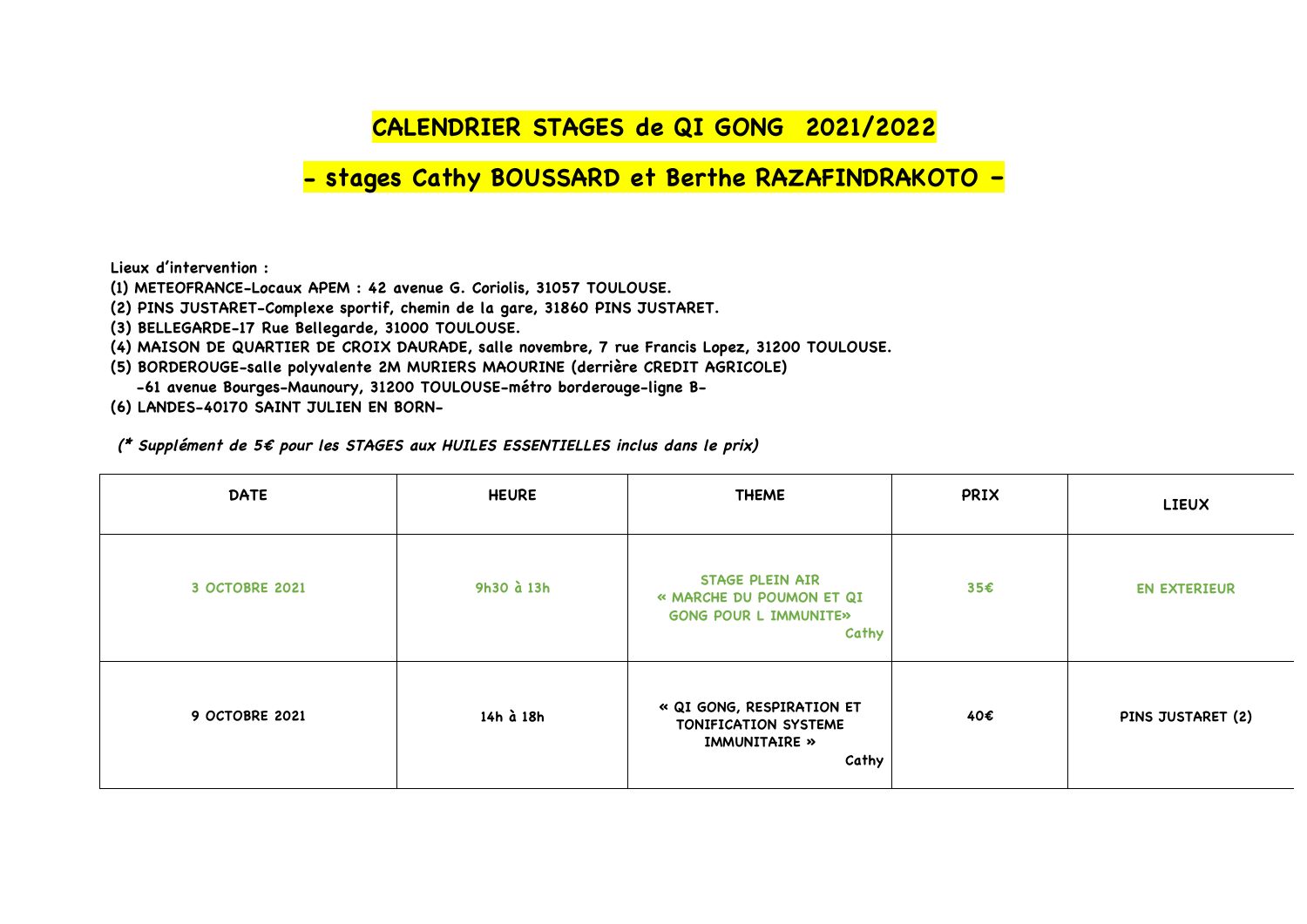| 20 NOVEMBRE 2021       | 9h30 à 12h30 | « QI GONG POUR PREPARER L<br>HIVER ET MASSAGES AUX HUILES<br><b>ESSENTIELLES »</b><br>Cathy | 35€* | APEM METEOFRANCE (1)  |
|------------------------|--------------|---------------------------------------------------------------------------------------------|------|-----------------------|
| 27 NOVEMBRE 2021       | 15h à 18h    | <b>ATELIER MEDITATION</b><br>« LES 1000 MAINS DE BOUDDHA »<br><b>Berthe</b>                 | 30€  | <b>BORDEROUGE (5)</b> |
| 11 DECEMBRE 2021       | 14h à 18h    | « QI GONG POUR RENFORCER LA<br>COLONNE VERTEBRALE ET LES<br><b>REINS»</b><br>Cathy          | 40€  | PINS JUSTARET (2)     |
| 8 JANVIER 2022         | 9h30 à 12h30 | « QI GONG POUR COMBATTRE<br>FATIGUE ET REVITALISER LE<br>CORPS »<br>Cathy                   | 30€  | APEM METEOFRANCE (1)  |
| <b>29 JANVIER 2022</b> | 14h à 18h    | « TONIFICATION DU REIN, QI<br>GONG AU SOL ET RELAXATION »<br>Cathy                          | 40€  | PINS JUSTARET (2)     |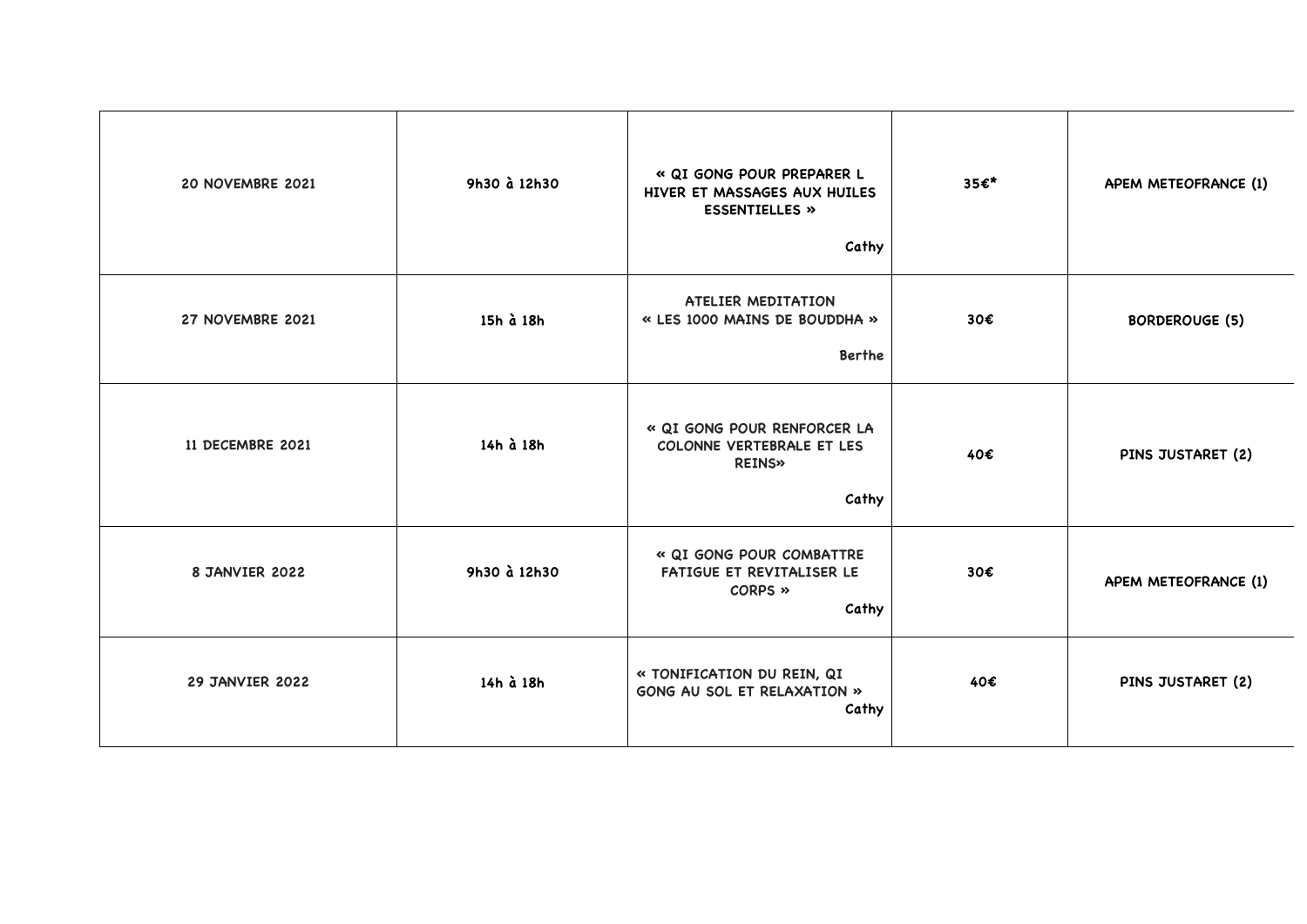| <b>29 JANVIER 2022</b> | 15h à 18h    | ATELIER MEDITATION<br>« LES 1000 MAINS DE BOUDDHA »<br>Berthe                                | 30€  | <b>BORDEROUGE (5)</b> |
|------------------------|--------------|----------------------------------------------------------------------------------------------|------|-----------------------|
| <b>12 FEVRIER 2022</b> | 9h30 à 12h30 | « MASSAGE DU VENTRE AUX<br>HUILES ESSENTIELLES ET<br>TONIFICATION ENERGIE VITALE »<br>Cathy  | 35€* | APEM METEOFRANCE (1)  |
| 12 MARS 2022           | 14h à 18h    | « QI GONG POUR RENFORCER LE<br>FOIE ET LA VESICULE BILAIRE ET<br>QI GONG DES YEUX »<br>Cathy | 40€  | PINS JUSTARET (2)     |
| 26 MARS 2022           | 15h à 18h    | ATELIER MEDITATION<br>« LES 1000 MAINS DE BOUDDHA »<br>Berthe                                | 30€  | <b>BORDEROUGE (5)</b> |
| 2 AVRIL 2022           | 9h30 à 12h30 | « QI GONG DES MUSCLES ET DES<br>TENDONS ET QI GONG DES YEUX»<br>Cathy                        | 35€  | APEM METEOFRANCE (1)  |

| 14 MAI 202 | 14h à 18h | « QI GONG DU PRINTEMPS,<br>TORSIONS ET SPIRALES » | 40€ | PINS JUSTARET (2) |
|------------|-----------|---------------------------------------------------|-----|-------------------|
|            |           | Cathy                                             |     |                   |